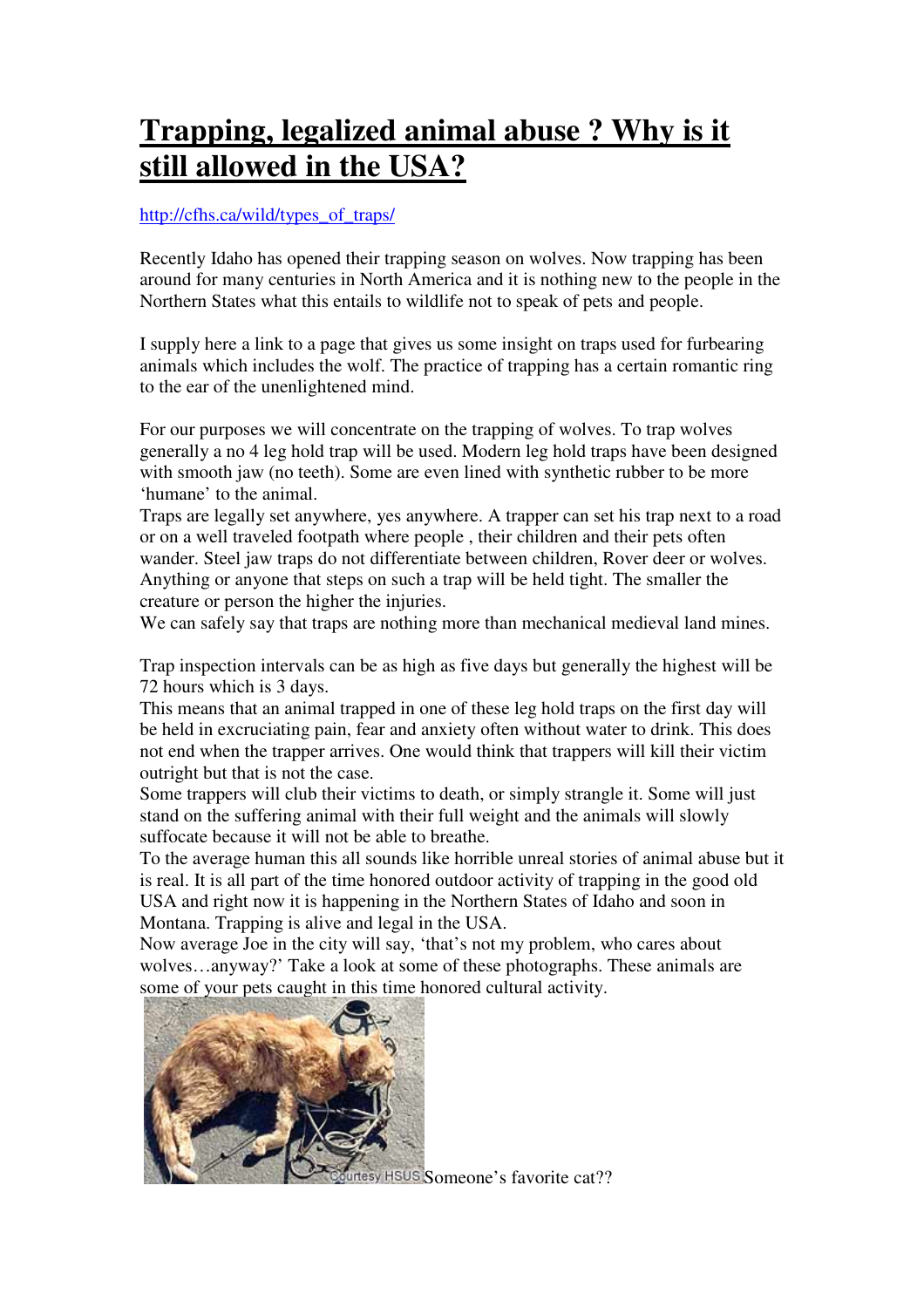Some of these are not necessarily leg hold traps. Some are snares and other head clamps but they all have one thing in common. They are cruel and they kill and maim without discretion.



Courtesy HSUS Rover perhaps? Was just searching for his favorite ball that you tossed nonchalantly over the side of the road whilst taking a walk as you always do.

Would you like to see your pet in one of these barbaric contraptions? Let me tell you something, if this trapper reach your dog before you do he will probably kill Rover in the same way as he will a wolf or a coyote.

Because why? Because Rover sprung his trap and caused him to lose out on his target animal. He will be angry and he will take it out on your beloved dog.

Trappers do not care for non target animals falling prey to their traps. These are called 'rubbish'. Whether it's a cat, dog, deer or even an endangered animal species. It will be killed and tossed aside without any respect. These people's rights to kill indiscriminately are protected by law. The trap will be set again to wait for its next victim. All legal in most states of the USA. As long as we can keep to our time honored traditions all is well.

# **Hypothical Scene.**

Tomorrow or the day after the family leaves for their annual holiday spent camping in the Yellowstone area. Great times ahead. But somewhere lies in waiting a forgotten steel jaw leg trap. Set for an unsuspecting wolf. It was lying there half covered with debris. Its owner was struck down by a heart condition derived from an unhealthy diet and too much drink. The trap forgotten. In fact several traps were set in close proximity of the first one.

The first day camping was great excitement as we pitched the tent and set the scene for a wonderful time. The children and Plax our Labrador x Retriever were running around the camp chasing butterflies and having a ball. Joey my six year old boy was at the age of daring. His blond curly head sister tries to keep up and Plax was having the time of his life.

It was after I had pitched the tent that I noticed an ominous silence. Moments ago the children were dashing thru brush some thirty meters from our camp site. I heard a sudden yelp. Plax was in trouble. His yelps became howls of fear and pain.

I ran toward the brush and found Joey staring wide eyed at Plax. I recognized the steel jaw trap. Plax was in so much anxiety that I could not come close enough to free him. The trap had already gnawed thru his skin and blood was pouring as it severed arteries in his leg. The children started screaming. I grabbed them and ran back to the tent. In the SUV I found a blanket they used to sleep under during the trip.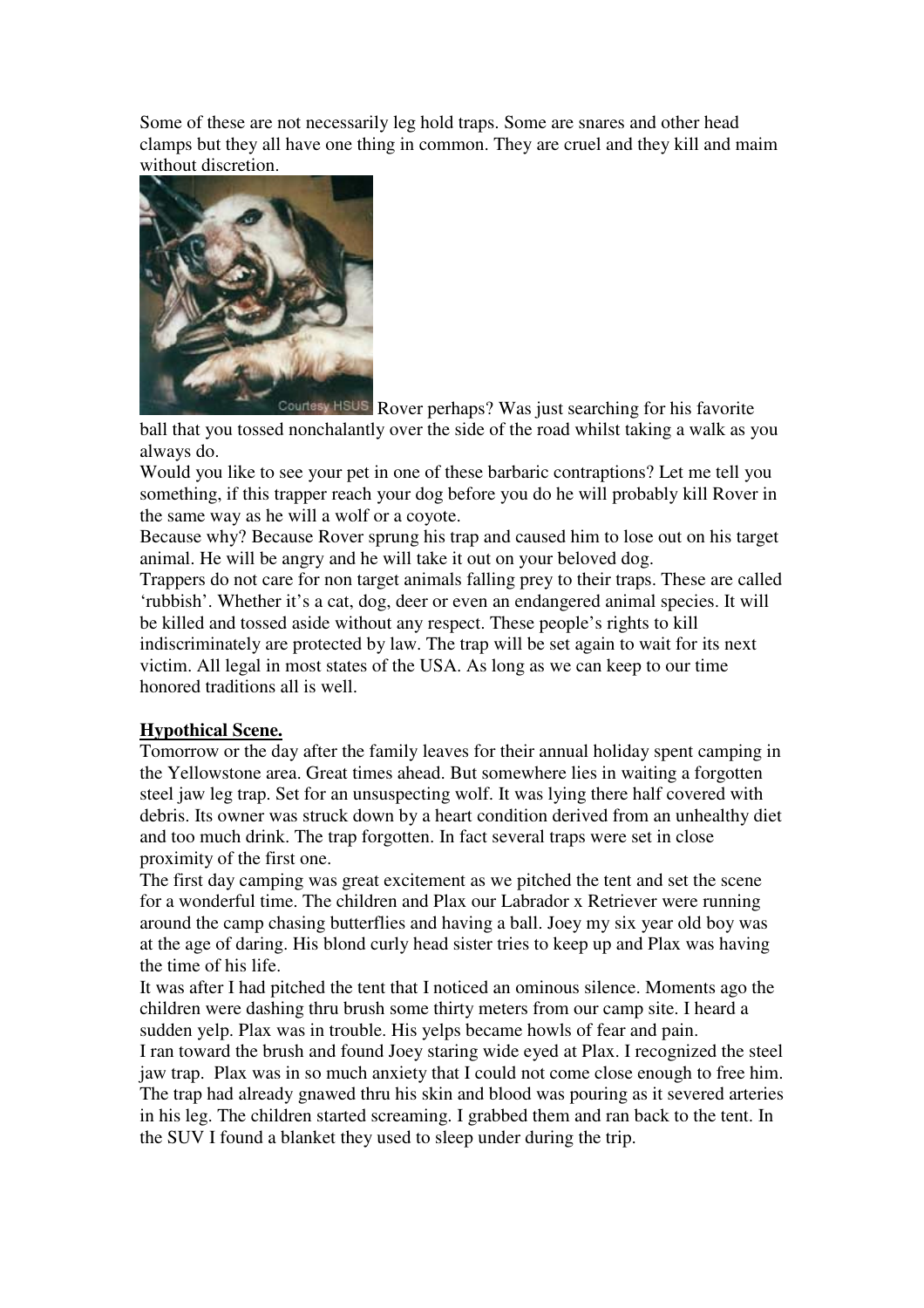Back with Plax who was sitting wide eyed and hyper ventilating. The trap still biting into his flesh. I covered him with the blanket. He was so frightened that he did not move and made whimpering sounds.

With much effort I managed to pry open the jaws of the trap and freed Plax. That done I picked the wounded dog up and carried him back to the tent. The wound was bleeding profusely. Luckily for Plax it was not that serious and I sterilized and bandaged it with stuff from the emergency kit I kept in the SUV.

He hobbled to the vehicle and his eyes said.. 'Lets leave this awful place..' I silently agreed with him.

First I went back to the trap to see if there was some kind of identity that I could use to contact the trapper. My surprise was great when I could find no identity but instead, now that calmness was upon me once more after the excitement I saw three more steel traps waiting to be sprung. One with razor sharp teeth jutting out like the jaws of a shark. It was so close to the one that caught Plax and I never noticed it. The prints of my hiking boots was mere inches from its cruel jaws.

I could just shiver when I think of the nightmarish possibilities of being caught in such a trap, your dog also trapped and your children without an adult to watch over their safety. Worse even, what if Joey or little Loni got caught.

The thought was too much to bear. Our camping trip was cut short and that same evening we were packed up and heading back to the safe streets of suburbia.

While driving my thoughts kept drifting back to those traps, now sprung as I jammed a stick in each of them but there are others and wild or domestic, human or animal, it was waiting for its prey with cruel indifferent patience.

If you think that the above scenario was too hypothetical and imaginary. Check out this true story in the AWI Quarterly. This is a true story that happened in 2005. It also shows the lack of respect trappers have in general to others. Not to mention the lives of animals.

http://labanimals.awionline.org/pubs/Quarterly/05\_54\_2/542p14.htm

Is this what you would like your holiday to be like? It's a great possibility as just like land mines, traps are set and forgotten and they are there waiting no matter what you are told.

#### **Are we waiting for this to happen to our children?**



 A victim of a personnel mine in Angola. A rusted steel jaw bear trap can do the same to a child.